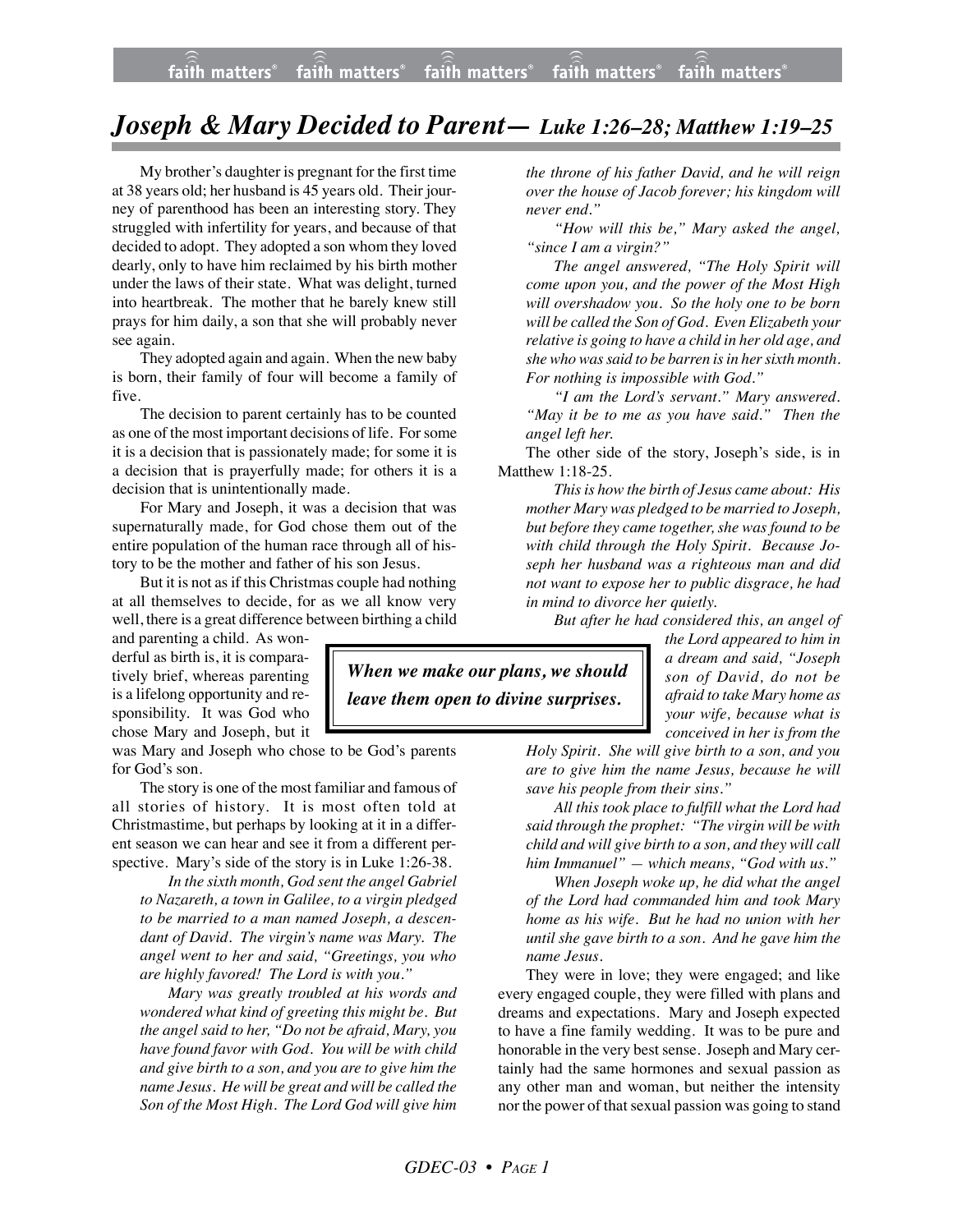in the way of a commitment that they had made to God and to each other. They had chosen to wait for the wedding and not have sexual intimacy together until they were married.

They expected to have children. At that time in their culture children were considered one of the greatest evidences of the blessing of God. And, of course, they expected that the children would be their children. Just as they would share marriage and intimacy, they would also share the child that would be uniquely theirs and theirs alone.

They expected to live an ordinary life, nothing spectacular. He was a carpenter. He would have his own shop; they would establish their home; they would have children; and when they died they would probably, like all of the rest of us, soon be forgotten. Never did they dream that their lives would be special in any way.

Yes, they had their expectations, but God had different plans, bigger dreams and greater hopes. He told them that Mary would become supernaturally pregnant and that she would give birth to a child while she was still a virgin. The child born to her would be uniquely divine and human, God and man at the same time, and would become the Savior of the human race.

God expected them to raise his Son! They would teach the man who would be the most articulate speaker in human history how to talk; they would guide the first steps of the One who would someday walk on water. They would lead the Son of God in his first nighttime prayers.

God's expectations of Mary and Joseph were great, and they came as a complete surprise. For while it is true that God uniquely honored them, he also shattered their dreams. He changed their expectations. Mary would walk down the wedding aisle pregnant, something that she never thought would happen. Joseph would parent a child to whom he had no genetic relationship whatsoever. Their lives would be anything but ordinary, as all of heaven and all of history would watch every detail of what they did. They would become two of the most famous people who ever lived.

There's a lesson for us here. When we make our plans, we should leave them open to divine surprises. To be sure, it is appropriate and good to think ahead, to lay out plans, to think things through, but also to not be disappointed if we discover that God has a different plan, a different schedule or a different dream.

You may have expected that you would have children and the surprise is that you have not. Or you may have thought that you would have no children or that there would be no more and the surprise is an unexpected pregnancy. It should not be rejected, but counted as a gift of a life that comes from God. Discover the greatness and the grace of God in surprises none of us would ever choose — including disappointments, unemployment, divorce, disease or maybe even death. Or when you are surprised by success and prosperity that no one ever would have predicted for you, take it as a God-given opportunity.

When God lays on us expectations and responsibilities that were not part of our five-year plan, we ought to consider them to be God-given opportunities, for God is never surprised. He knows the end from the beginning and he sees how all the pieces fit together. I suspect that he takes a great delight in giving to us the surprises of life.

For centuries Christians used to insert the letters "D.V." when they would write letters to one another. So they would write, "I expect to come to Minneapolis next week and look forward to getting together with you perhaps for lunch on Friday, D.V." The D.V. is Latin for *Deus Volit* or "God willing.*"* Christians still say, "See you on Sunday, God willing." The idea is to hold all of life's plans open to the surprises and the expectations of God.

Now for Joseph, to be sure, it was a great surprise to find out that Mary was pregnant. We don't know how he found out. It seems to be hinted that the information did not come from Mary. It must have been someone else who found out her secret and perhaps revealingly, perhaps maliciously whispered to Joseph the news that the woman whom he was to marry was pregnant. We don't know how he found out, but I think that we can have a pretty good idea of how he must have felt. Joseph loved Mary. They were engaged and they had agreed that they would not have sexual intimacy together until they were married. And now she was pregnant, and he knew that he was not the man.

There are very few betrayals in life as painful as having someone you love secretly sharing sexual intimacy with another person. It is a pain for which there are no words of description. It is a hurt from which some people never heal. Joseph was convinced that he was terribly wronged. He had every right to break the engagement, call off the relationship, cancel the wedding and act out in revenge. You would expect that he would have initially wanted to humiliate her. According to law at that time, he could have insisted that she be tried and even stoned to death.

But Joseph decided to do something else. Matthew 1:19 tells us that he decided to do what was right, even though he had been wronged. *"Because Joseph her husband was a righteous man and did not want to expose her to public disgrace, he had in mind to divorce her quietly."* The customs of that time considered engagement to be as binding as we consider marriage today, and it required a legal divorce to break off an engagement.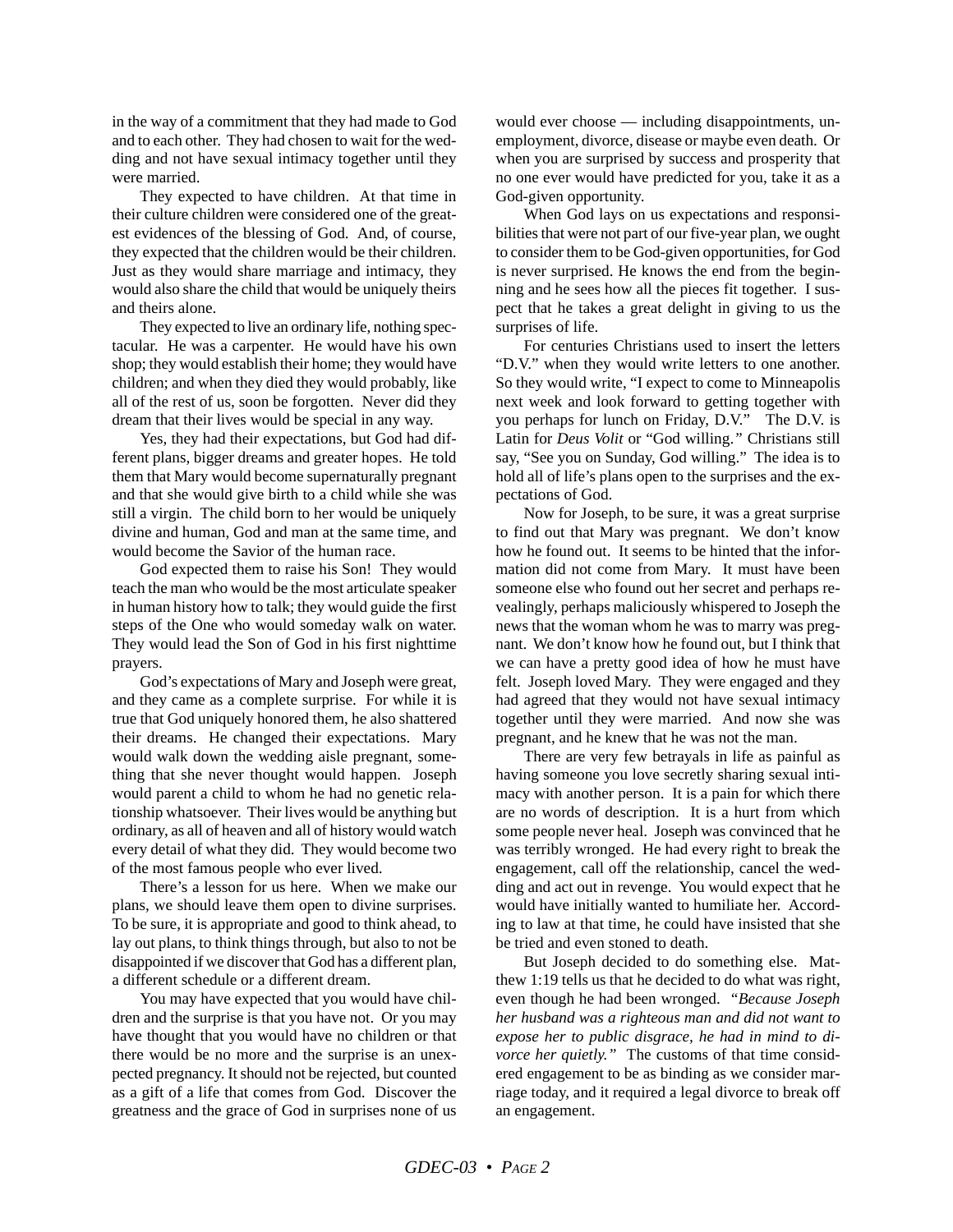I would like to say that the reason Joseph did what he did was because he loved her so much and, even though he was wronged, he wanted to protect her reputation. I suspect that that may be true, but that is not what the record says. The Bible says he did what he did because he was a righteous man. He had the kind of character that was committed to doing that which was right even though he obviously was wronged.

That is the kind of husband you want to marry. That is the type of wife that you ought to pray for. If you are married, that is the kind of husband or wife that every Christian ought to be. I will tell you, it is a fabulous thing for any person to be married to a man or woman who has such good and strong character on the inside that the person does what is right even when wronged.

For us, when making our greatest decisions, the lesson here is to always do what is right, even if we have been wronged. We are not to use the evil that someone else has done to us as an excuse to do evil back to them, but to make righteous and good decisions regardless of the circumstances that surround us. If you work for a company that treats you unfairly, do the best job you can, anyway. If you are terribly and unfairly underpaid, do not use that as justification to steal from your employer. If a relationship has gone wrong and you have been deeply hurt, like Joseph, do not hurt back.

It is true that Mary hadn't really wronged Joseph or done anything wrong. But when Joseph made his decision he didn't know that; all of the evidence indicated that he had been terribly wronged. The most impressive thing about Joseph is that he was determined to do what was right before he ever found out the whole story. That's how I want to make my decisions. That's the kind of person that I want to be  $-$  doing right no matter what.

As for Mary, she also had a decision to make, for she agreed; she said "yes" to becoming the virgin mother

of Jesus long before she could possibly understand what this was all about. She was young, in love, engaged to be married and a virgin. She was probably a young teenager, if she was typical of the marrying age of her era, when unexpectedly an

angel from God showed up and said that God was somehow going to see to it that she became pregnant. She asked what any of us would ask, "How is that going to be?" You see, she was no physiologist; she was not sexually experienced; but neither was she naive. She understood the sexual relationship between a man and a woman. She was a virgin, not by chance; she was a virgin by choice. She knew how babies were conceived and born and she did not understand how God was going to do what the angel proposed.

That should come as no surprise because 2,000 years later we still haven't figured out what God did or how it all fits together. It was a miracle. It was supernatural. We don't understand and, of course, she didn't understand, but she said "yes."

She could not have known that the embryo inside of her would be God and human at the same time. She couldn't have known that he would become a perfect man, that he would perform miracles, that one day she would stand at the foot of a hill and watch this son now just conceived, be sacrificed on a cross for human sin, that he would rise from the dead or that he would someday rule heaven and earth.

Mary did not understand these things, but she still said "yes." *"I am the Lord's servant. May it be to me as you have said."* For some of us, it is very difficult to make important decisions in life without having all of the information in advance. We insist that we must understand before we agree to anything. We like to do a lot of research before we decide on anything.

Several years ago I was shopping for a boat. I went to the Boat Shows, I visited all the boat dealers and I read all the classified ads for boats. My family went along with me at first, but eventually they reached the point where they refused to go with me to see any more boats. They said, "This is nuts. Just buy a boat!" More or less, I wanted to check out every boat in Minnesota before making my decision. Basically, what I did was turn what should have been a happy and wonderful family experience into a torturous ordeal for everyone involved.

I needed to learn from Mary that there are some decisions to be made without understanding. There are some decisions for which we cannot calculate all of the risk nor have all of the data. We must decide on the

*We are not to use the evil that someone else has done to us as an excuse to do evil back to them,*

basis of the incomplete information that God gives to us. There remains uncertainty. There will be risk. As Christians, we are responsible to make the wisest decisions we can with the information that

God makes available to us and to fill the gaps with faith. The difference is that as Christians we have the conviction that God is on our side; he is pulling for us; he knows all of the circumstances of which we are ignorant. And like Mary, we say "yes" long before we can possibly understand what it's all about.

For Joseph the decision was not limited to deciding to go ahead and quickly marry Mary and bring her